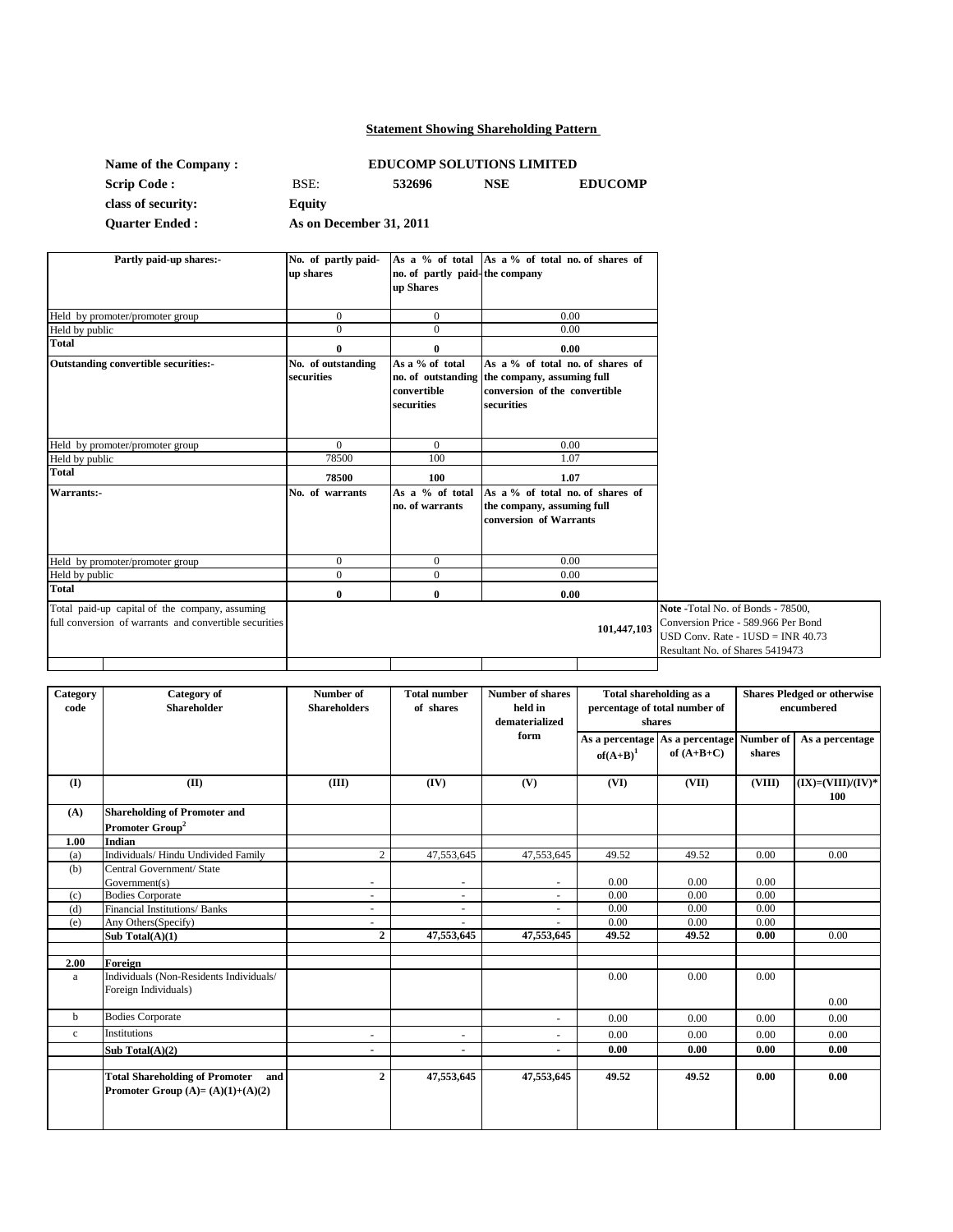| <b>(B)</b>              | <b>Public shareholding</b>               |                |                |                |              |              | <b>NA</b> | <b>NA</b> |
|-------------------------|------------------------------------------|----------------|----------------|----------------|--------------|--------------|-----------|-----------|
| 1.00                    | <b>Institutions</b>                      |                |                |                |              |              | <b>NA</b> | NA        |
| (a)                     | Mutual Funds/ UTI                        | $\overline{7}$ | 756,001        | 756,001        | 0.79         | 0.79         |           |           |
| (b)                     | Financial Institutions / Banks           | 11             | 514,614        | 514,614        | 0.54         | 0.54         |           |           |
| (c)                     | Central Government/ State                |                |                |                |              |              |           |           |
|                         | Government(s)                            | ÷.             |                |                | 0.00         | 0.00         |           |           |
| (d)                     | Venture Capital Funds                    | ÷              | ä,             |                | 0.00         | 0.00         |           |           |
| (e)                     | <b>Insurance Companies</b>               | ÷.             |                |                | 0.00         | 0.00         |           |           |
| (f)                     | Foreign Institutional Investors          | 100            | 31,294,118     | 31,294,118     | 32.59        | 32.59        |           |           |
| (g)                     | Foreign Venture Capital Investors        | $\sim$         | $\sim$         | $\sim$         | 0.00<br>0.00 | 0.00<br>0.00 |           |           |
| (h)                     | Any Other<br>Sub-Total $(B)(1)$          | $\sim$<br>118  | 32,564,733     | 32,564,733     | 33.91        | 33.91        |           |           |
|                         |                                          |                |                |                |              |              |           |           |
| B <sub>2</sub>          | Non-institutions                         |                |                |                |              |              | <b>NA</b> | <b>NA</b> |
| (a)                     | Bodies Corporate #                       | 1,284          | 3,432,872      | 3,432,872      | 3.57         | 3.57         |           |           |
| (b)                     | Individuals                              |                |                |                |              |              |           |           |
|                         | Individuals -i. Individual shareholders  | 142,561        | 10,633,393     | 10,629,372     | 11.07        | 11.07        |           |           |
|                         | holding nominal share capital up to Rs 1 |                |                |                |              |              |           |           |
| 1                       | lakh                                     |                |                |                |              |              |           |           |
| $\overline{\mathbf{u}}$ | ii. Individual shareholders holding      | $\overline{3}$ | 590,645        | 590,645        | 0.62         | 0.62         |           |           |
|                         | nominal share capital in excess of Rs. 1 |                |                |                |              |              |           |           |
|                         | lakh.                                    |                |                |                |              |              |           |           |
| (c)                     | Any Other                                |                |                |                |              | 0.00         |           |           |
| $(c-i)$                 | <b>Trusts</b>                            | 6              | 751            | 751            | 0.00         |              |           |           |
| $(c-ii)$                | <b>Foreign Nationals</b>                 |                |                |                | 0.00         |              |           |           |
| $(c-iii)$               | Non-Resident Indians                     | 1,451          | 480,490        | 480,490        | 0.50         | 0.50         |           |           |
| $(c-iv)$                | <b>Clearing Members</b>                  | 463            | 771,101        | 771,101        | 0.80         | 0.80         |           |           |
| $(c-v)$                 | <b>Hindu Undivided Families</b>          | $\sim$         |                |                | 0.00         | 0.00         |           |           |
|                         | Sub-Total $(B)(2)$                       | 145,768        | 15,909,252     | 15,905,231     | 16.57        | 16.57        | <b>NA</b> | <b>NA</b> |
|                         |                                          |                |                |                |              |              |           |           |
|                         | Total<br><b>Public Shareholding (B)=</b> | 145,886        | 48,473,985     | 48,469,964     | 50.48        | 50.48        |           |           |
| <b>(B)</b>              | $(B)(1)+(B)(2)$                          |                |                |                |              |              |           |           |
|                         |                                          |                |                |                |              |              |           |           |
|                         |                                          |                |                |                |              |              |           |           |
|                         | <b>TOTAL</b> $(A)+(B)$                   | 145,888        | 96,027,630     | 96,023,609     | 100.00       | 100.00       | NA        | <b>NA</b> |
|                         |                                          |                |                |                |              |              |           |           |
| (C)                     | Shares held by Custodians and against    | $\blacksquare$ | $\blacksquare$ | $\blacksquare$ | <b>NA</b>    | 0.00         |           |           |
|                         | which Depository Receipts have been      |                |                |                |              |              |           |           |
|                         | issued                                   |                |                |                |              |              |           |           |
| 1.00                    | Promoter and Promoter Group              |                |                |                |              |              |           |           |
| 2.00                    | Public                                   |                |                |                |              |              |           |           |
|                         | <b>GRAND TOTAL</b> (A)+(B)+(C)           | 145,888        | 96,027,630     | 96,023,609     | <b>NA</b>    | 100.00       | <b>NA</b> | <b>NA</b> |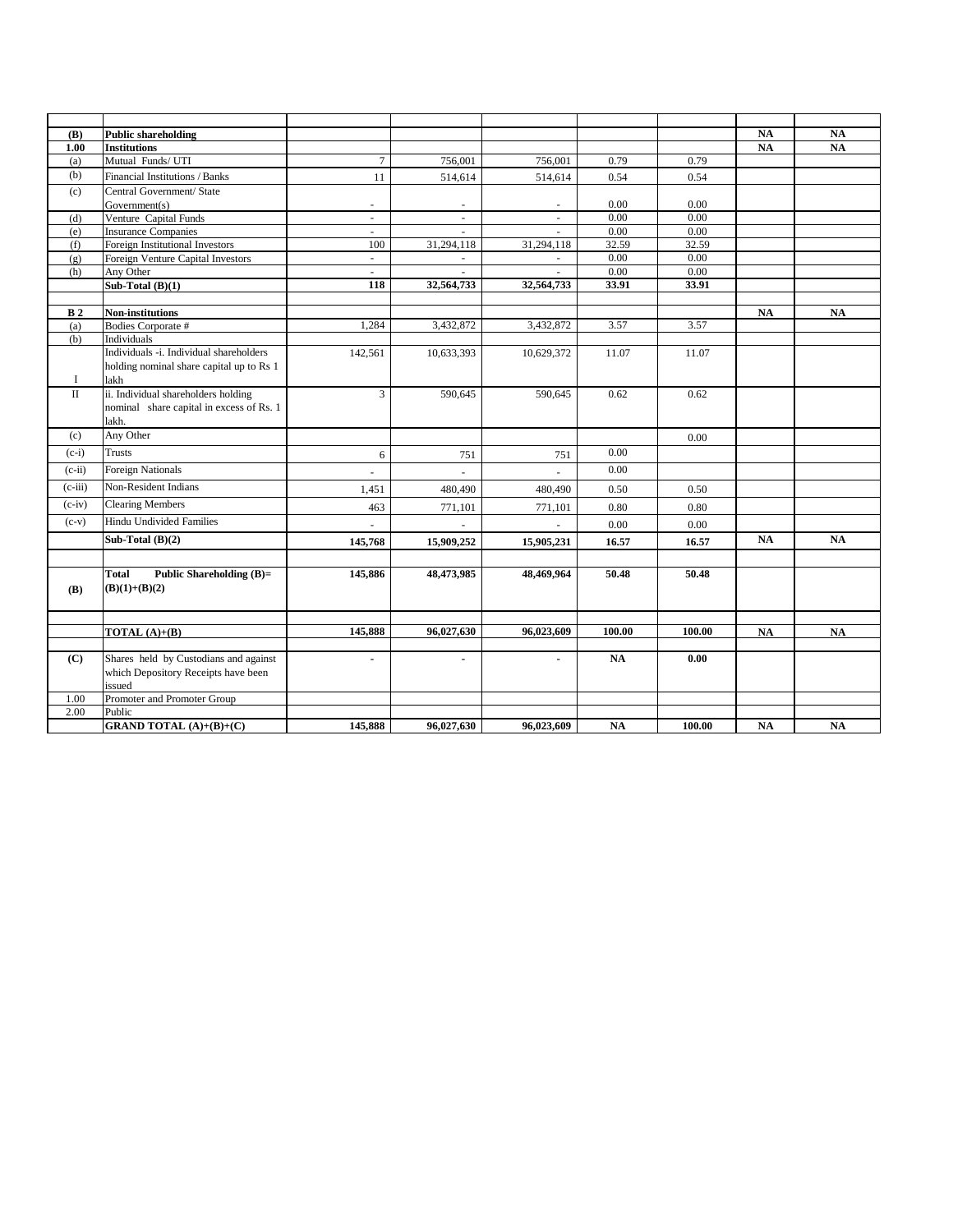#### **(I)(b)Statement showing holding of securities (including shares, warrants, convertible securities) of persons belonging to the category "Promoter and Promoter Group"**

| Sr.          | Name of the shareholder | <b>Details of Shares held</b> |                                               | Encumbered shares (*) |                    | <b>Details of warrants</b><br><b>Details of</b><br>convertible<br>securities    |                                  |                                                                 | <b>Total shares</b><br>(including underlying<br>shares assuming full<br>conversion of<br>warrants and<br>convertible securities)<br>as a % of diluted<br>share capital |                                                                                                           |                |
|--------------|-------------------------|-------------------------------|-----------------------------------------------|-----------------------|--------------------|---------------------------------------------------------------------------------|----------------------------------|-----------------------------------------------------------------|------------------------------------------------------------------------------------------------------------------------------------------------------------------------|-----------------------------------------------------------------------------------------------------------|----------------|
| No.          |                         | Number of<br>shares held      | As a % of<br>grand total<br>$(A) + (B) + (C)$ | No.                   | As a percentage    | As a % of<br>grand total<br>$(A)+(B)+(C)$ warrant<br>of sub-<br>clause $(I)(a)$ | <b>Number</b><br>of<br>S<br>held | As a %<br>total<br>number<br>of<br>s<br>of the<br>same<br>class | <b>Number</b><br>of<br>converti<br>ble<br>warrant   securitie  <br>s<br>held                                                                                           | As a $%$<br>total<br>number<br>of<br>converti<br>ble<br>securitie<br>${\bf S}$<br>of the<br>same<br>class |                |
| (1)          | (II)                    | (III)                         | (IV)                                          | (V)                   | (VI)=(V)/(III)*100 | (VII)                                                                           | (VIII)                           | (IX)                                                            | (X)                                                                                                                                                                    | (XI)                                                                                                      | (XII)          |
|              | <b>SHANTANU PRAKASH</b> | 44,315,205                    | 46.15                                         |                       | 0.00               | 0.00                                                                            |                                  |                                                                 |                                                                                                                                                                        |                                                                                                           | $\overline{0}$ |
| 2            | <b>ANJLEE PRAKASH</b>   | 3,238,440                     | 3.37                                          |                       | 0.00               | 0.00                                                                            |                                  |                                                                 |                                                                                                                                                                        | 0                                                                                                         | $\overline{0}$ |
| <b>TOTAL</b> |                         | 47,553,645                    | 49.52                                         | $\mathbf{0}$          | 0.00               | 0.00                                                                            | $\bf{0}$                         | $\mathbf{0}$                                                    | $\mathbf{0}$                                                                                                                                                           | $\bf{0}$                                                                                                  | $\bf{0}$       |

**(\*) The term "encumbrance" has the same meaning as assigned to it in regulation 28(3) of the SAST Regulations, 2011**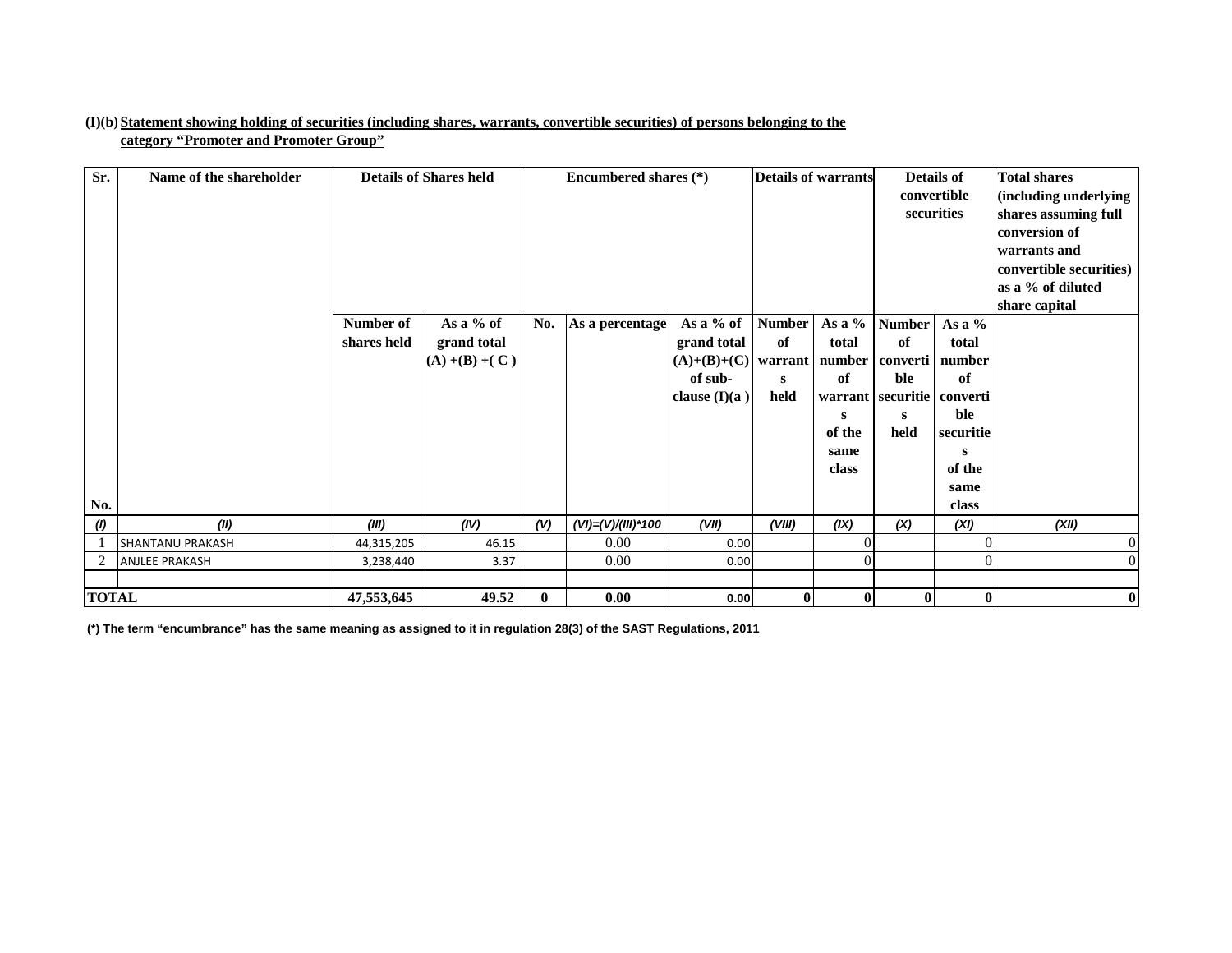#### **(I)(c)(i) Statement showing holding of securities (including shares, warrants, convertible securities) of persons belonging to the category "Public" and holding more than 1% of the total number of shares**

| Sr. No.      | Name of the shareholder                                     | Number of<br>shares held | Shares as a<br>percentage of total<br>number of shares<br>{i.e., Grand Total<br>$(A)+(B)+(C)$<br>indicated in<br>Statement at para<br>$(I)(a)$ above} | <b>Number</b><br>of<br>warrant<br>held | <b>Details of warrants</b><br>As a $%$<br>total<br>number of convertibl number of<br>warrants<br>of<br>the same<br>class | <b>Number</b><br>lof<br>securities securities<br>held | Details of convertible<br>securities<br>% w.r.t<br>total<br>convertible<br>of<br>the same<br>class | <b>Total shares</b><br><i>(including)</i><br>underlying shares<br>assuming full<br>conversion of<br>warrants and<br>convertible securities)<br>as a % of diluted<br>share<br>capital |
|--------------|-------------------------------------------------------------|--------------------------|-------------------------------------------------------------------------------------------------------------------------------------------------------|----------------------------------------|--------------------------------------------------------------------------------------------------------------------------|-------------------------------------------------------|----------------------------------------------------------------------------------------------------|--------------------------------------------------------------------------------------------------------------------------------------------------------------------------------------|
|              | 1 CITIGROUP GLOBAL MARKETS MAURITIUS PVT LTD                | 5,593,365                | 5.82                                                                                                                                                  |                                        | $\Omega$                                                                                                                 |                                                       | 0                                                                                                  |                                                                                                                                                                                      |
|              | 2 CORONATION GLOBAL EMERGING MARKETS FUND                   | 4,074,467                | 4.24                                                                                                                                                  |                                        | $\Omega$                                                                                                                 |                                                       | 0                                                                                                  |                                                                                                                                                                                      |
|              | <b>3 JANUS WORDWIDE FUND</b>                                | 3,896,266                | 4.06                                                                                                                                                  |                                        |                                                                                                                          |                                                       | 0                                                                                                  |                                                                                                                                                                                      |
|              | 4 COPTHALL MAURITIUS INVESTMENT LTD                         | 2,183,887                | 2.27                                                                                                                                                  |                                        | $\Omega$                                                                                                                 |                                                       | $\theta$                                                                                           |                                                                                                                                                                                      |
|              | 5 PLATINUM INVESTMENT MANAGEMENT LTD A/C PLATINUM ASIA FUND | 1,557,222                | 1.62                                                                                                                                                  |                                        | $\Omega$                                                                                                                 |                                                       | 0                                                                                                  |                                                                                                                                                                                      |
|              | <b>6 ASHOKA FLOWERING TREE MAURITIUS</b>                    | 1,526,900                | 1.59                                                                                                                                                  |                                        | $\Omega$                                                                                                                 |                                                       | 0                                                                                                  |                                                                                                                                                                                      |
|              | 7 WELLINGTON MANAGEMENT COMPANY, LLP A/C BAY POND MB        | 1,258,251                | 1.31                                                                                                                                                  |                                        | $\Omega$                                                                                                                 |                                                       | 0                                                                                                  |                                                                                                                                                                                      |
|              | 8 JANUS ASPEN SERIES WORLDWIDE PORTFOLIO                    | 1,257,216                | 1.31                                                                                                                                                  |                                        | $\Omega$                                                                                                                 |                                                       | $\theta$                                                                                           |                                                                                                                                                                                      |
|              | 9 CLSA (MAURITIUSO LTD                                      | 1,023,759                | 1.07                                                                                                                                                  |                                        | $\Omega$                                                                                                                 |                                                       | 0                                                                                                  |                                                                                                                                                                                      |
|              | 10 EMERGING INDIA FOCUS FUNDS                               | 990,500                  | 1.03                                                                                                                                                  |                                        | $\Omega$                                                                                                                 |                                                       | 0                                                                                                  |                                                                                                                                                                                      |
| <b>TOTAL</b> |                                                             | 23.361.833               | 24.32                                                                                                                                                 |                                        | $\mathbf{0}$                                                                                                             | 0                                                     | 0                                                                                                  |                                                                                                                                                                                      |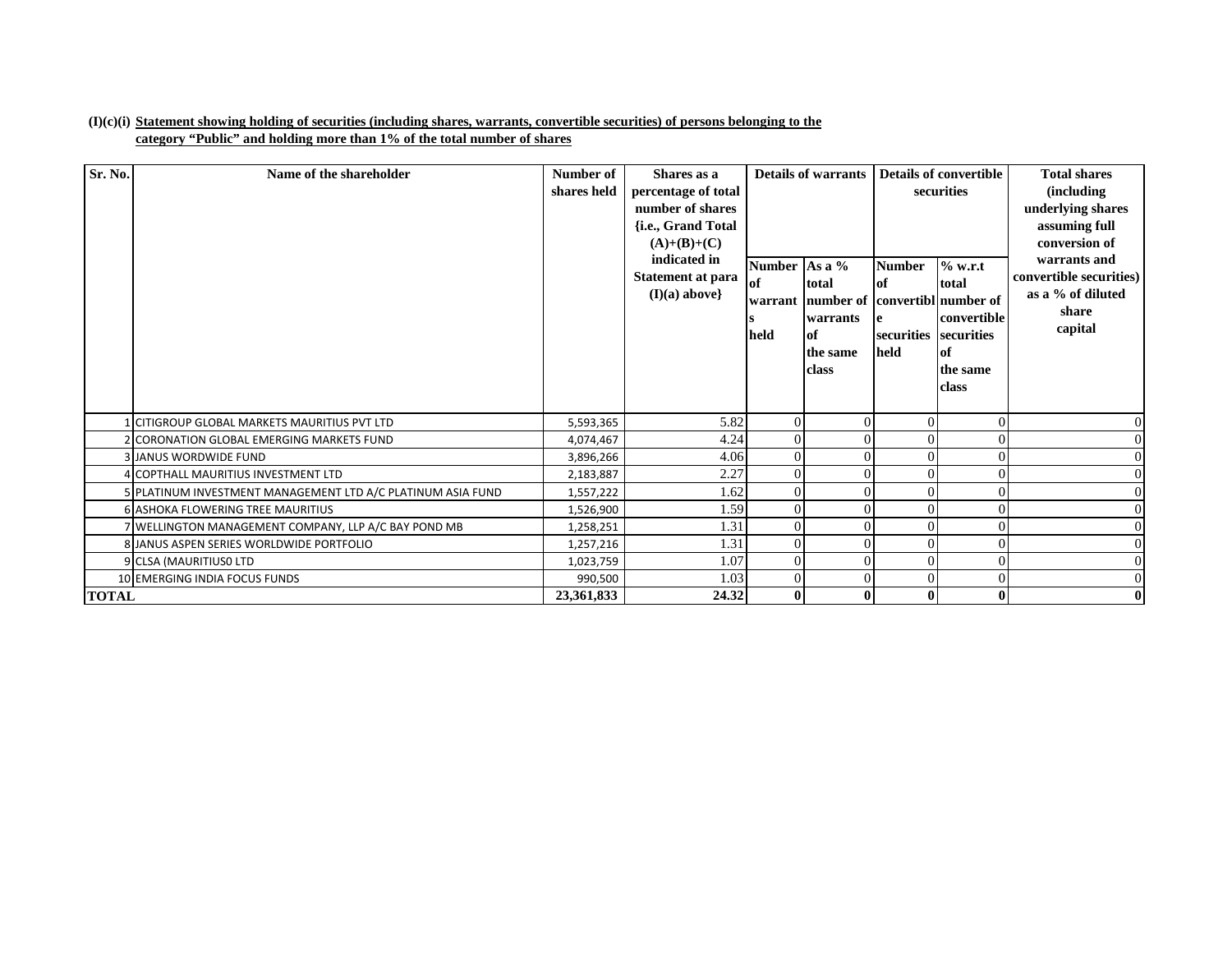#### **(I)(c)(ii) Statement showing holding of securities (including shares, warrants, convertible securities) of persons (together with PAC) belonging to the category "Public" and holding more than 5% of the total number of shares of the company**

| Sr. No.      | Name $(s)$ of the<br>shareholder(s) and<br>the Persons Acting in<br>Concert (PAC) with<br>them | <b>Number</b><br>of shares | Shares as a<br>percentage of<br>total number of<br>shares<br>{ <i>i.e.</i> , Grand Total<br>$(A)+(B)+(C)$ | <b>Details of warrants</b>      |                                                                         |                                          |                                                                                      |                                                                                  | <b>Details of convertible</b><br>securities | <b>Total shares</b><br><i>(including)</i><br>underlying<br>shares<br>assuming full<br>conversion of |
|--------------|------------------------------------------------------------------------------------------------|----------------------------|-----------------------------------------------------------------------------------------------------------|---------------------------------|-------------------------------------------------------------------------|------------------------------------------|--------------------------------------------------------------------------------------|----------------------------------------------------------------------------------|---------------------------------------------|-----------------------------------------------------------------------------------------------------|
|              |                                                                                                |                            | indicated in<br><b>Statement at para</b><br>(I)(a)<br>above}                                              | <b>Number</b><br>of<br>warrants | As a % total Number of<br>number of<br>warrants of<br>the<br>same class | <b>convertible</b><br>securities<br>held | $%$ w.r.t<br>total<br>number of<br>convertible<br>securities<br>of the same<br>class | warrants and<br>convertible<br>securities) as a<br>% of diluted<br>share capital |                                             |                                                                                                     |
|              | CITIGROUP GLOBAL MARKETS MAURITIUS PVT LTD                                                     | 5,593,365                  | 5.82                                                                                                      |                                 |                                                                         | $\Omega$                                 |                                                                                      | $\overline{0}$                                                                   |                                             |                                                                                                     |
|              |                                                                                                |                            |                                                                                                           |                                 |                                                                         |                                          |                                                                                      | $\overline{0}$                                                                   |                                             |                                                                                                     |
|              |                                                                                                |                            |                                                                                                           |                                 |                                                                         | $\Omega$                                 |                                                                                      | $\overline{0}$                                                                   |                                             |                                                                                                     |
| <b>TOTAL</b> |                                                                                                | 5,593,365                  | 5.82                                                                                                      |                                 |                                                                         | $\mathbf{0}$                             |                                                                                      | $\mathbf{0}$                                                                     |                                             |                                                                                                     |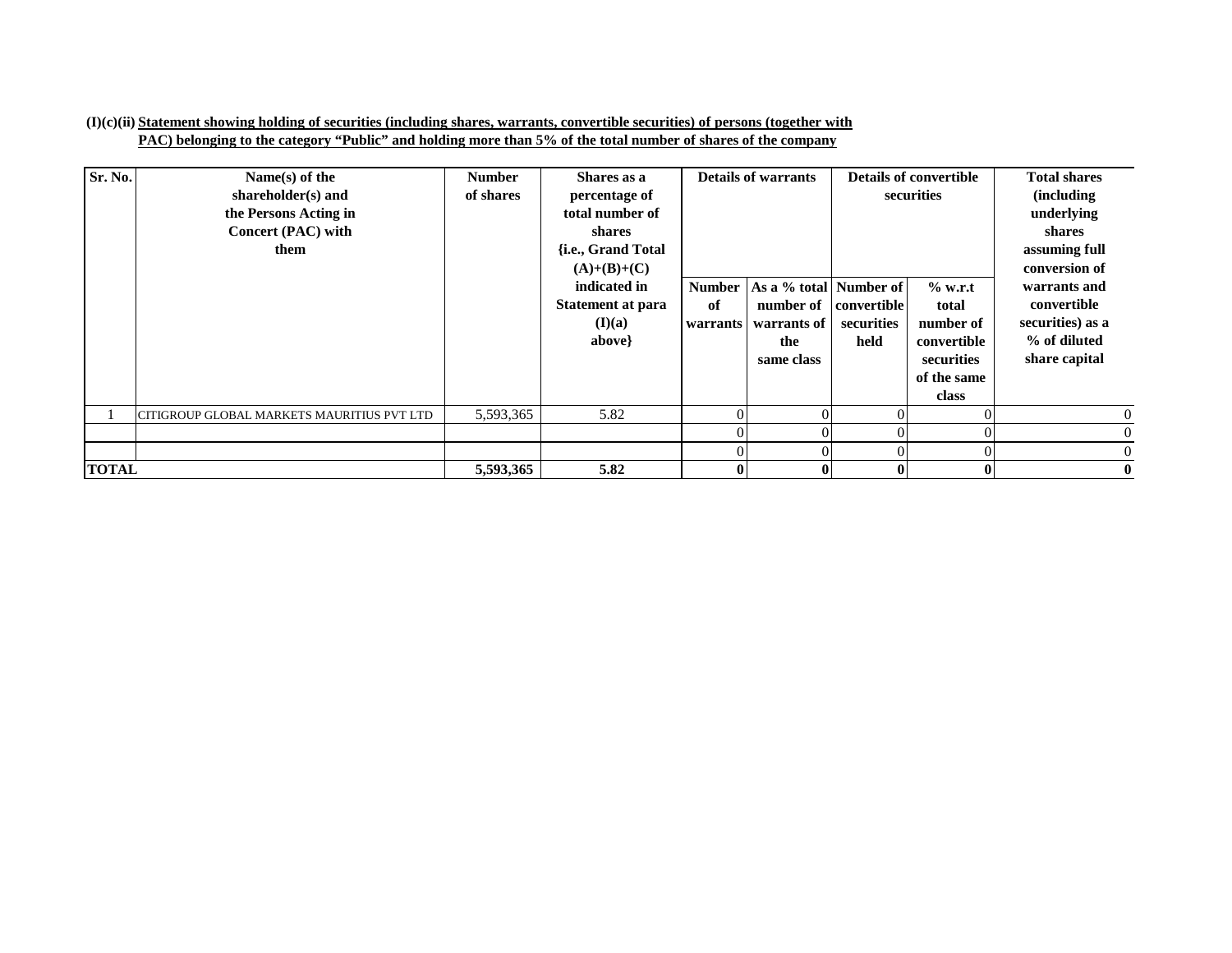## **(I)(d) Statement showing details of locked-in shares**

|              | Sr. No. Name of the shareholder | Number of locked-in shares | Locked-in shares as a percentage of total<br>number of shares {i.e., Grand Total |
|--------------|---------------------------------|----------------------------|----------------------------------------------------------------------------------|
|              |                                 |                            | $(A)+(B)+(C)$ indicated in Statement at                                          |
|              |                                 |                            | para $(I)(a)$ above}                                                             |
|              | <b>ABHIJIT CHAUDHARI</b>        | 6,310                      | 0.01                                                                             |
| 2            | <b>ADITYA A REDDY</b>           | 8,148                      | 0.01                                                                             |
| 3            | ICHANDAN KUMAR JHA              | 8,148                      | 0.01                                                                             |
| 4            | <b>G SANTOSH KUMAR</b>          | 2,207                      | 0.00                                                                             |
| 5            | JITENDRA KUMAR SINHA            | 2,942                      | 0.00                                                                             |
| 6            | MAHESH JETHANAND BULCHANDANI    | 4,029                      | 0.00                                                                             |
|              | SHIKHA MAHESH BULCHANDANI       | 3,345                      | 0.00                                                                             |
|              |                                 |                            |                                                                                  |
| <b>TOTAL</b> |                                 | 35,129                     | 0.04                                                                             |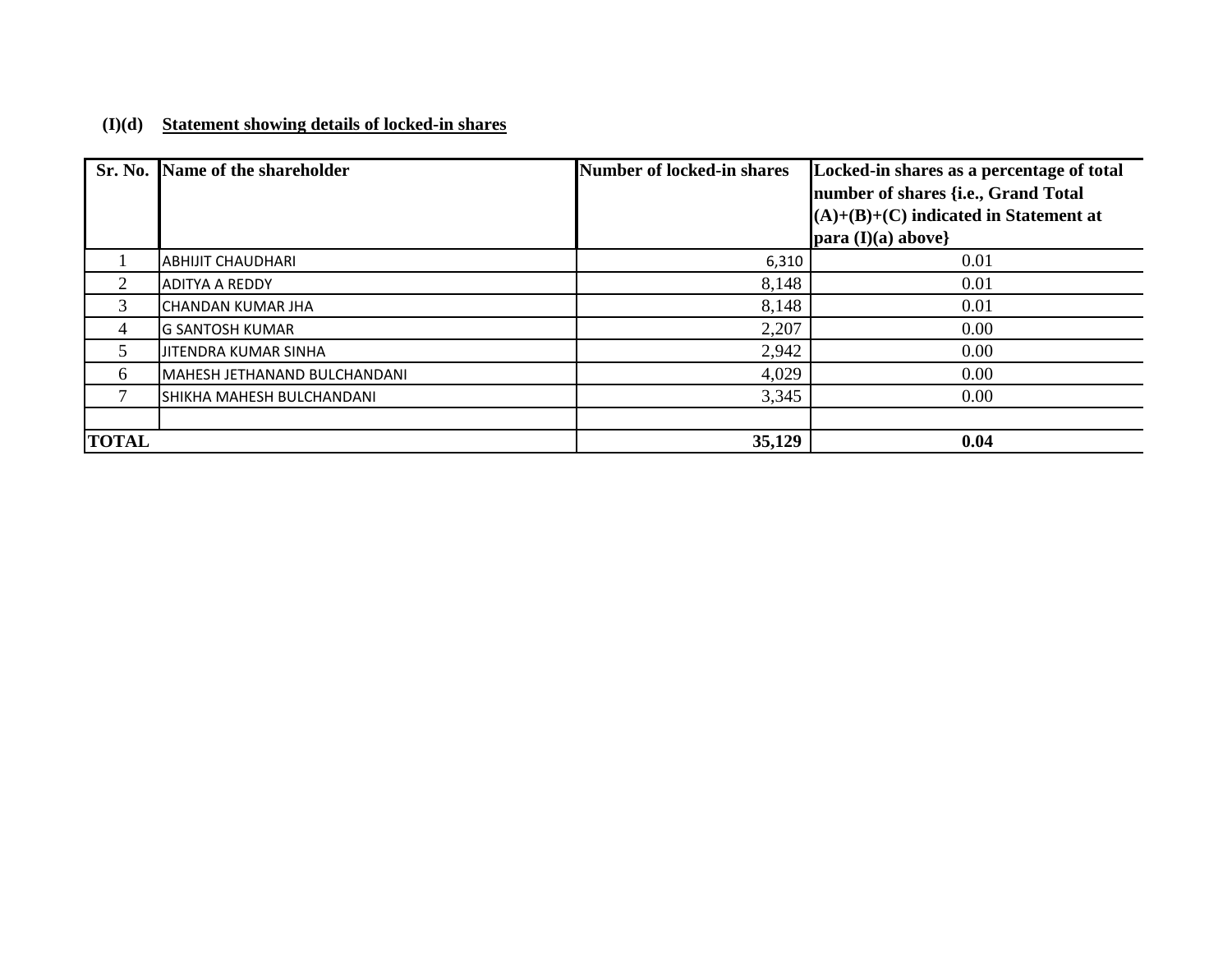### **(II)(a) Statement showing details of Depository Receipts (DRs) - Not Applicable**

|              | Sr. No. Type of outstanding DR | <b>Number of outstanding</b> | <b>Number of shares</b> | Shares underlying outstanding DRs as a                          |
|--------------|--------------------------------|------------------------------|-------------------------|-----------------------------------------------------------------|
|              | (ADRs, GDRs, SDRs, etc.)       | <b>DRs</b>                   |                         | underlying outstanding DRs percentage of total number of shares |
|              |                                |                              |                         | $\{i.e., Grand Total (A)+(B)+(C) indicated\}$                   |
|              |                                |                              |                         | in Statement at para $(I)(a)$ above}                            |
|              |                                |                              |                         |                                                                 |
|              |                                |                              |                         |                                                                 |
| $\bigcap$    |                                |                              |                         |                                                                 |
|              |                                |                              |                         |                                                                 |
| <b>TOTAL</b> |                                |                              |                         |                                                                 |